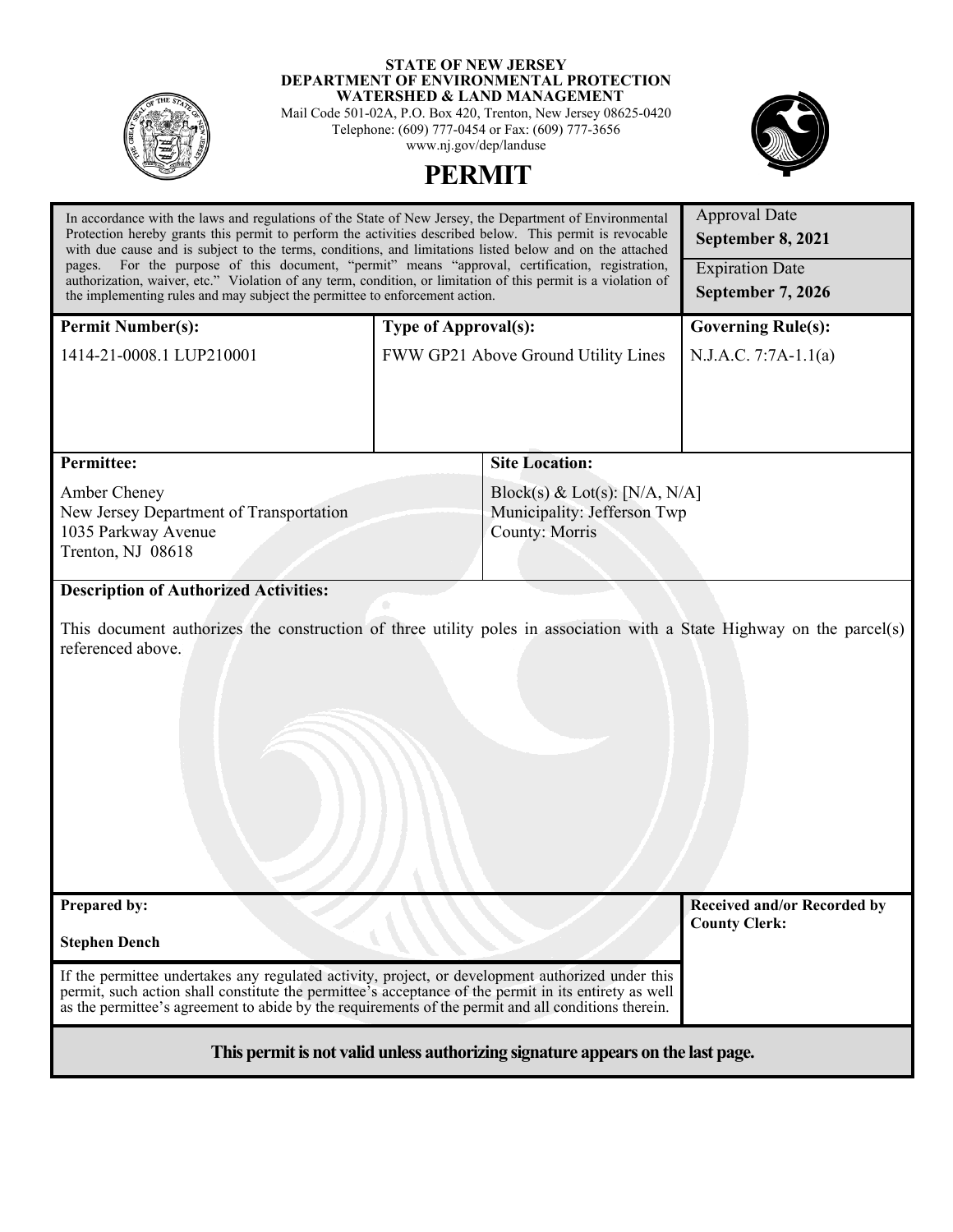## **STATEMENT OF AUTHORIZED IMPACTS:**

The authorized activities allow for the permittee to undertake impacts to regulated areas as described below. Additional impacts to regulated areas without prior Department approval shall constitute a violation of the rules under which this document is issued and may subject the permittee and/or property owner to enforcement action, pursuant to N.J.A.C. 7:7A-19.11

| <b>FWW GP21 Above Ground</b><br><b>Utility Lines</b> | <b>Permanent Disturbance</b><br>(Acres) | <b>Temporary Disturbance</b><br>(Acres) |
|------------------------------------------------------|-----------------------------------------|-----------------------------------------|
| <b>Freshwater wetlands</b>                           |                                         |                                         |
| <b>Transition areas</b>                              | $0.006(250 \text{ SF})$                 | $0.046(1991 \text{ SF})$                |
| State open waters                                    |                                         |                                         |

#### **SPECIAL CONDITIONS:**

- 1. The wetlands affected by this permit authorization are of **Intermediate** resource value and the standard transition area or buffer required adjacent to these wetlands is **50 feet**.
- 2. **Material Disposal:** All excavated material and construction debris shall be disposed of in a lawful manner. The material shall be placed outside of any flood hazard area, riparian zone, regulated water, freshwater/coastal wetlands and adjacent transition area, and in such a way as to not interfere with the positive drainage of the receiving area.
- 3. In order to protect the trout maintenance and general game fisheries resource within the tributary to the Wheldon Brook, any proposed grading or construction activities within the banks of this watercourse are prohibited from **March 15 through July 31** of each year. In addition, any activity which would introduce sediment into said watercourse or which could cause more than a minimum increase in the natural level of turbidity is also prohibited anytime, but especially during this period. The Department reserves the right to require additional soil conservation measures if it becomes evident that additional soil conservation measures are required to protect State regulated resources, or to suspend all regulated activities on-site should it be determined that the permittee has not taken proper precautions to ensure continuous compliance with this condition.
- 4. This authorization for a General Permit is valid for a term not to exceed five years from the date of this permit. If the permittee wishes to continue an activity covered by the permit after the expiration date of the permit, the permittee must apply for and obtain a permit extension or a new permit, prior to the permit's expiration. If the term of the authorization exceeds the expiration date of the general permit issued by rule, and the permit upon which the authorization is based is modified by rule to include more stringent standards or conditions, or is not reissued, the applicant must comply with the requirements of the new regulations by applying for a new GP authorization or an Individual permit.

## **STANDARD CONDITIONS:**

- 1. The issuance of a permit shall in no way expose the State of New Jersey or the Department to liability for the sufficiency or correctness of the design of any construction or structure(s). Neither the State nor the Department shall, in any way, be liable for any loss of life or property that may occur by virtue of the activity or project conducted as authorized under a permit.
- 2. The issuance of a permit does not convey any property rights or any exclusive privilege.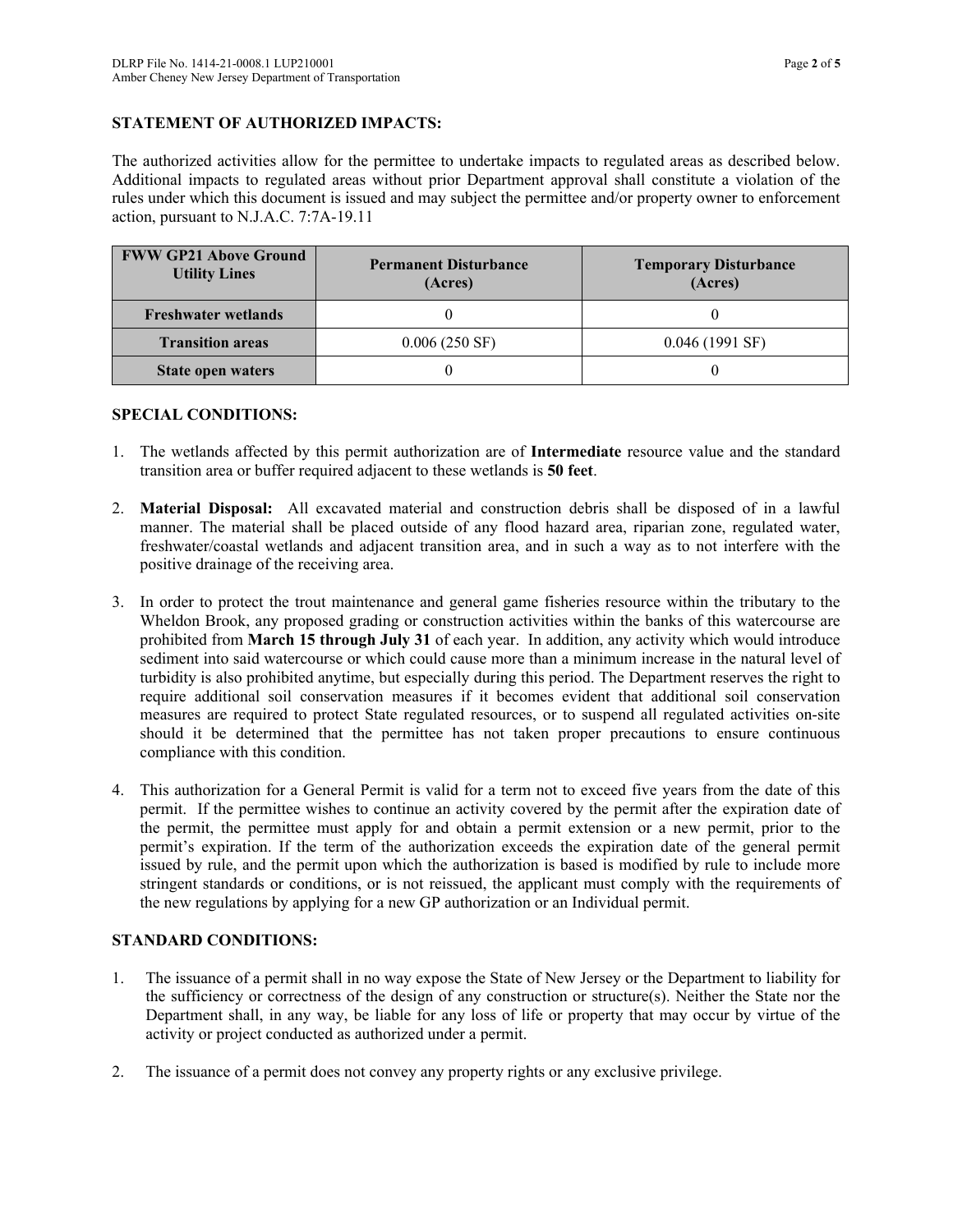- 3. The permittee shall obtain all applicable Federal, State, and local approvals prior to commencement of regulated activities authorized under a permit.
- 4. A permittee conducting an activity involving soil disturbance, the creation of drainage structures, or changes in natural contours shall obtain any required approvals from the Soil Conservation District or designee having jurisdiction over the site.
- 5. The permittee shall take all reasonable steps to prevent, minimize, or correct any adverse impact on the environment resulting from activities conducted pursuant to the permit, or from noncompliance with the permit.
- 6. The permittee shall immediately inform the Department of any unanticipated adverse effects on the environment not described in the application or in the conditions of the permit. The Department may, upon discovery of such unanticipated adverse effects, and upon the failure of the permittee to submit a report thereon, notify the permittee of its intent to suspend the permit.
- 7. The permittee shall immediately inform the Department by telephone at (877) 927-6337 (WARN DEP hotline) of any noncompliance that may endanger public health, safety, and welfare, or the environment. The permittee shall inform the Watershed & Land Management by telephone at (609) 777-0454 of any other noncompliance within two working days of the time the permittee becomes aware of the noncompliance, and in writing within five working days of the time the permittee becomes aware of the noncompliance. Such notice shall not, however, serve as a defense to enforcement action if the project is found to be in violation of this chapter. The written notice shall include:
	- i. A description of the noncompliance and its cause;
	- ii. The period of noncompliance, including exact dates and times;
	- iii. If the noncompliance has not been corrected, the anticipated length of time it is expected to continue; and
	- iv. The steps taken or planned to reduce, eliminate, and prevent recurrence of the noncompliance.
- 8. Any noncompliance with a permit constitutes a violation of this chapter and is grounds for enforcement action, as well as, in the appropriate case, suspension and/or termination of the permit.
- 9. It shall not be a defense for a permittee in an enforcement action that it would have been necessary to halt or reduce the authorized activity in order to maintain compliance with the conditions of the permit.
- 10. The permittee shall employ appropriate measures to minimize noise where necessary during construction, as specified in N.J.S.A. 13:1G-1 et seq. and N.J.A.C. 7:29.
- 11. The issuance of a permit does not relinquish the State's tidelands ownership or claim to any portion of the subject property or adjacent properties.
- 12. The issuance of a permit does not relinquish public rights to access and use tidal waterways and their shores.
- 13. The permittee shall allow an authorized representative of the Department, upon the presentation of credentials, to:
	- i. Enter upon the permittee's premises where a regulated activity, project, or development is located or conducted, or where records must be kept under the conditions of the permit;
	- ii. Have access to and copy, at reasonable times, any records that must be kept under the conditions of the permit;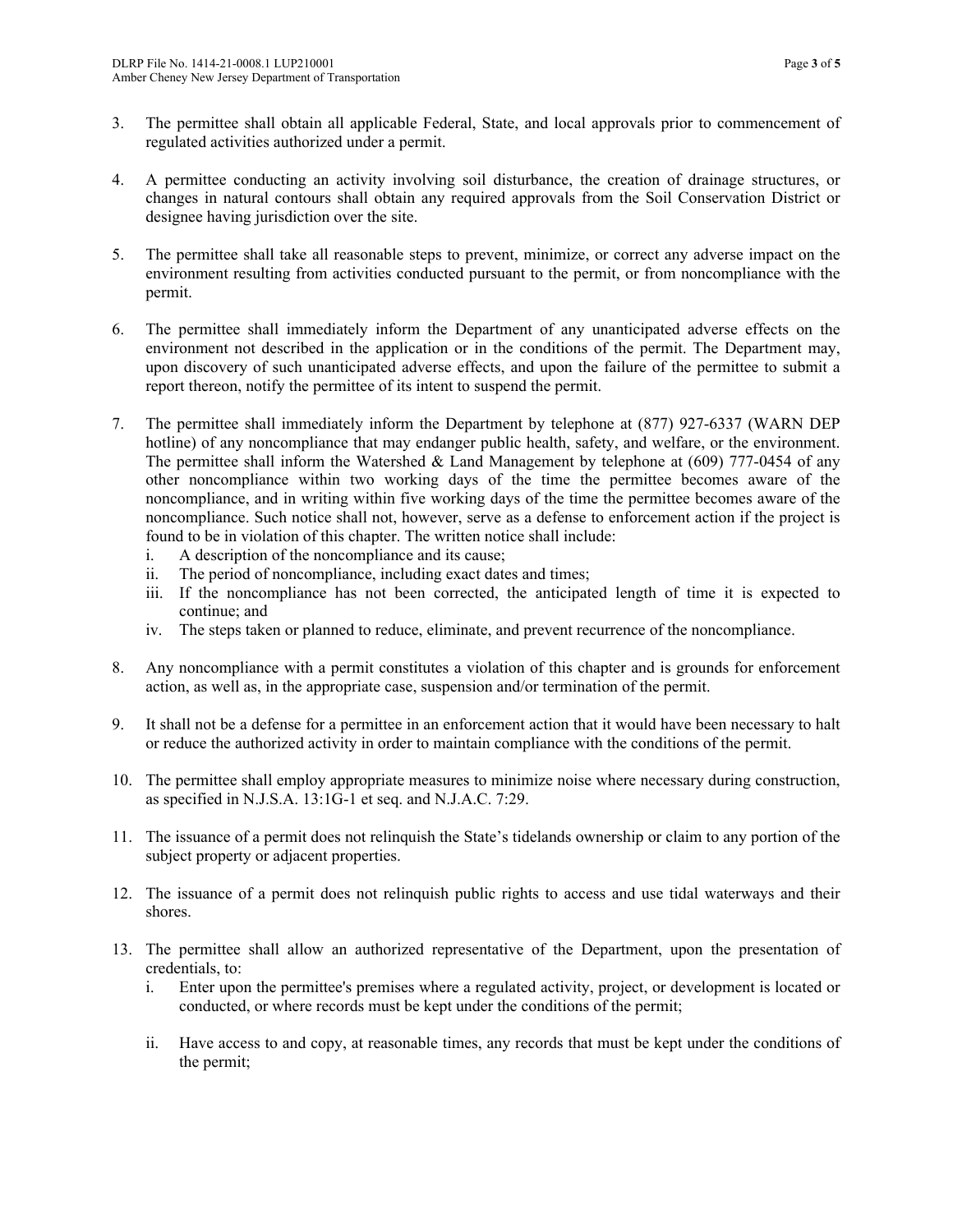- iii. Inspect, at reasonable times, any facilities, equipment, practices, or operations regulated or required under the permit. Failure to allow reasonable access under this paragraph shall be considered a violation of this chapter and subject the permittee to enforcement action; and
- iv. Sample or monitor at reasonable times, for the purposes of assuring compliance or as otherwise authorized by the Federal Act, by the Freshwater Wetlands Protection Act, or by any rule or order issued pursuant thereto, any substances or parameters at any location.
- 14. The permittee shall not cause or allow any unreasonable interference with the free flow of a regulated water by placing or dumping any materials, equipment, debris or structures within or adjacent to the channel while the regulated activity, project, or development is being undertaken. Upon completion of the regulated activity, project, or development, the permittee shall remove and dispose of in a lawful manner all excess materials, debris, equipment, and silt fences and other temporary soil erosion and sediment control devices from all regulated areas.
- 15. The permittee and its contractors and subcontractors shall comply with all conditions, site plans, and supporting documents approved by the permit.
- 16. All conditions, site plans, and supporting documents approved by a permit shall remain in full force and effect, so long as the regulated activity, project, or development, or any portion thereof, is in existence, unless the permit is modified pursuant to the rules governing the herein approved permits.
- 17. The permittee shall perform any mitigation required under the permit in accordance with the rules governing the herein approved permits.
- 18. If any condition or permit is determined to be legally unenforceable, modifications and additional conditions may be imposed by the Department as necessary to protect public health, safety, and welfare, or the environment.
- 19. Any permit condition that does not establish a specific timeframe within which the condition must be satisfied (for example, prior to commencement of construction) shall be satisfied within six months of the effective date of the permit.
- 20. A copy of the permit and all approved site plans and supporting documents shall be maintained at the site at all times and made available to Department representatives or their designated agents immediately upon request.
- 21. The permittee shall provide monitoring results to the Department at the intervals specified in the permit.
- 22. A permit shall be transferred to another person only in accordance with the rules governing the herein approved permits.
- 23. A permit can be modified, suspended, or terminated by the Department for cause.
- 24. The submittal of a request to modify a permit by the permittee, or a notification of planned changes or anticipated noncompliance, does not stay any condition of a permit.
- 25. Where the permittee becomes aware that it failed to submit any relevant facts in an application, or submitted incorrect information in an application or in any report to the Department, it shall promptly submit such facts or information.
- 26. The permittee shall submit written notification to the Bureau of Coastal and Land Use Compliance and Enforcement, 401 East State Street, 4th Floor, PO Box 420, Mail Code 401-04C, Trenton, NJ 08625, at least three working days prior to the commencement of regulated activities.